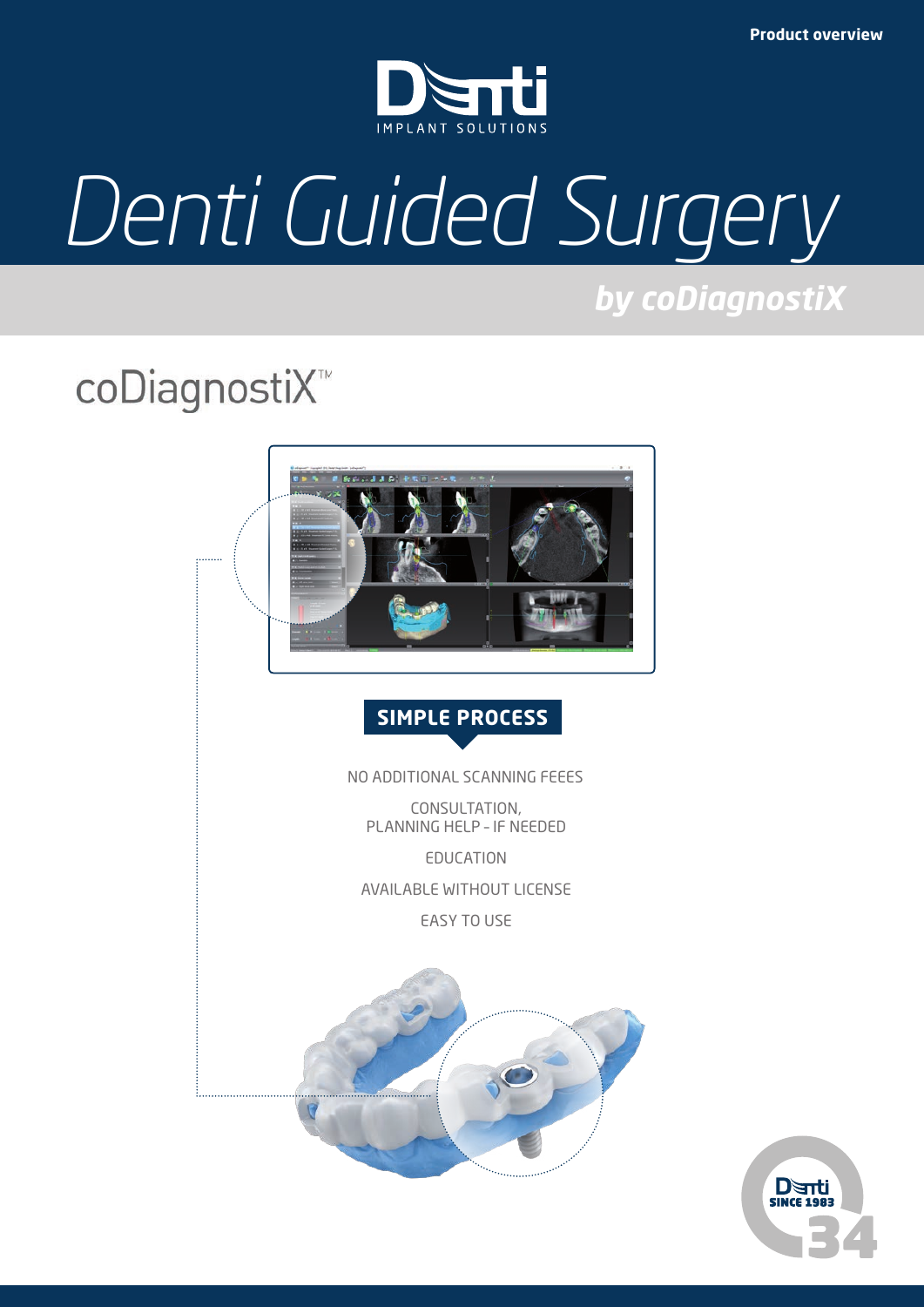# DENTI GUIDED SURGERY<br>
"
coDiagnostiX

### COMPLETE DIGITAL WORKFLOW

- Prosthetic-driven planning
- Open System Denti implants, and sleeve system integrated
- Digital drill guide fabrication
- Minimal trauma, with maximal predictability
- Detailed print outs
- Distance warning
- Any implant systems, and any guided surical kits compatible



## IMPROVED COMMUNICATION

- Integrated real-time implant and prosthetic planning
- caseXchange™ communication between any users
- Virtual Planning Export 2.0
- Export a segmentation to create a 3D print as physical mockup
- Export a virtual plaster model based on the model scan
- Export a virtual plaster model with implant analogs
- Export a virtual plaster model with sleeve posts based on the planned implant position
- Export implant positions with scanbodies of various manufacturers
- Export the complete planning for further processing in other 3D/ CAD softwares (DWOS XOrder, Straumann CARES XOrder, STL, etc.)
- Patient communication

# **15 YEARS OF CLINICAL SUCCESS 100,000+ GUIDED CASES**